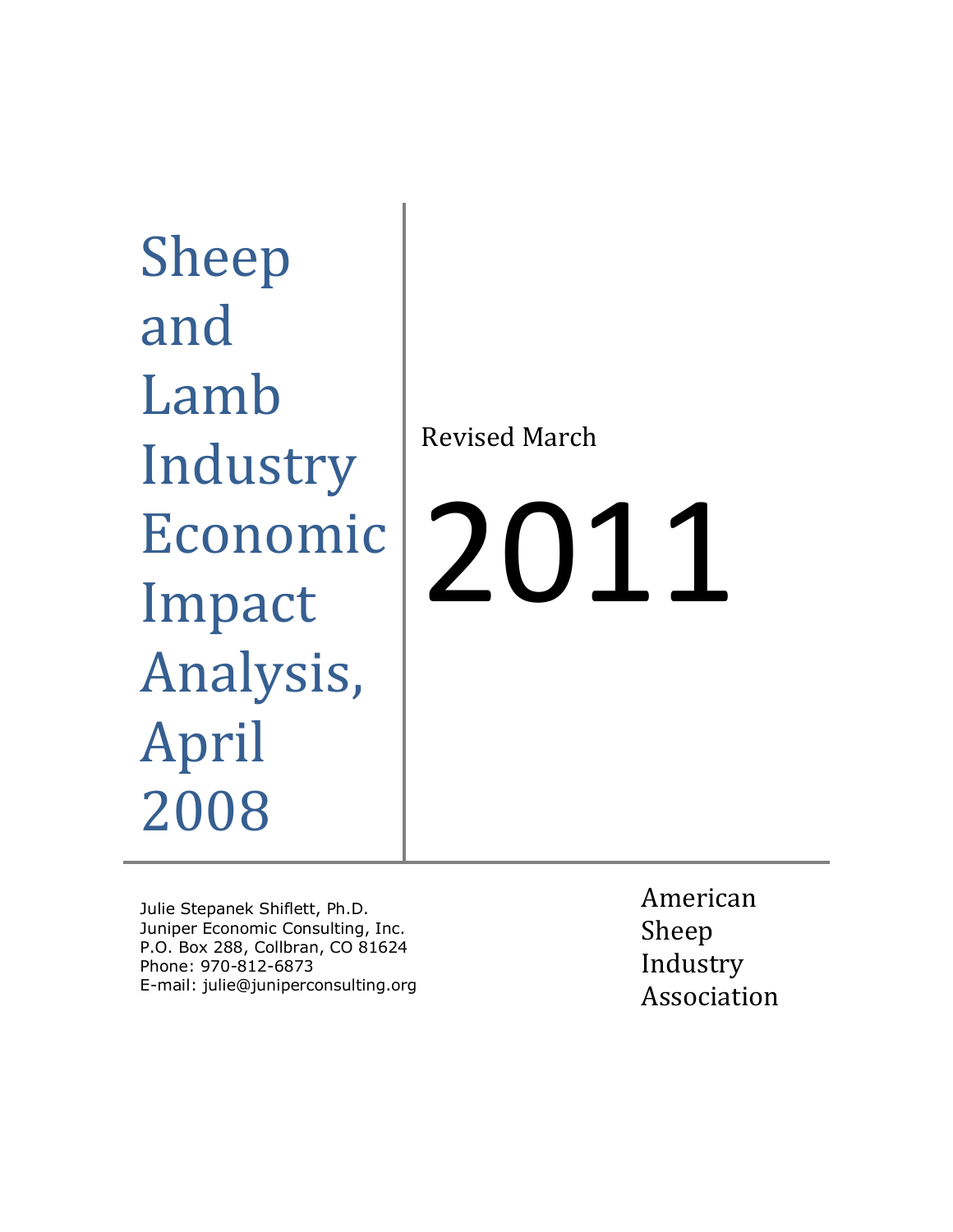#### **Abstract**

Sheep industry production spurs a ripple effect throughout the economy, generating additional economic activity that was estimated using the IMPLAN (Impact Analysis for Planning) modeling software and dataset. An estimated \$486.5 million in lamb, mutton, wool, sheep milk production, and breeding stock at the producer level supports an additional \$1.2 billion in economic activity for a total of \$1.7 billion. The sheep industry supports backward-linked industries that supply sheep production. It also supports local businesses through expenditures of sheep-industry generated income on goods and services. This study estimated a second model in order to quantify the value added to sheep products that were not captured in the first model. The sheep industry produces many and varied products from lamb chops served in fine dining restaurants to lanolin. Estimates of retail lamb and wool, wholesale pelts, variety meats, meal, tallow, and lanolin, and retail sheep cheese sales revealed that \$785.6 million in production generates an additional \$1.9 billion in multiplier effects, summing to a total economic impact of \$2.7 billion.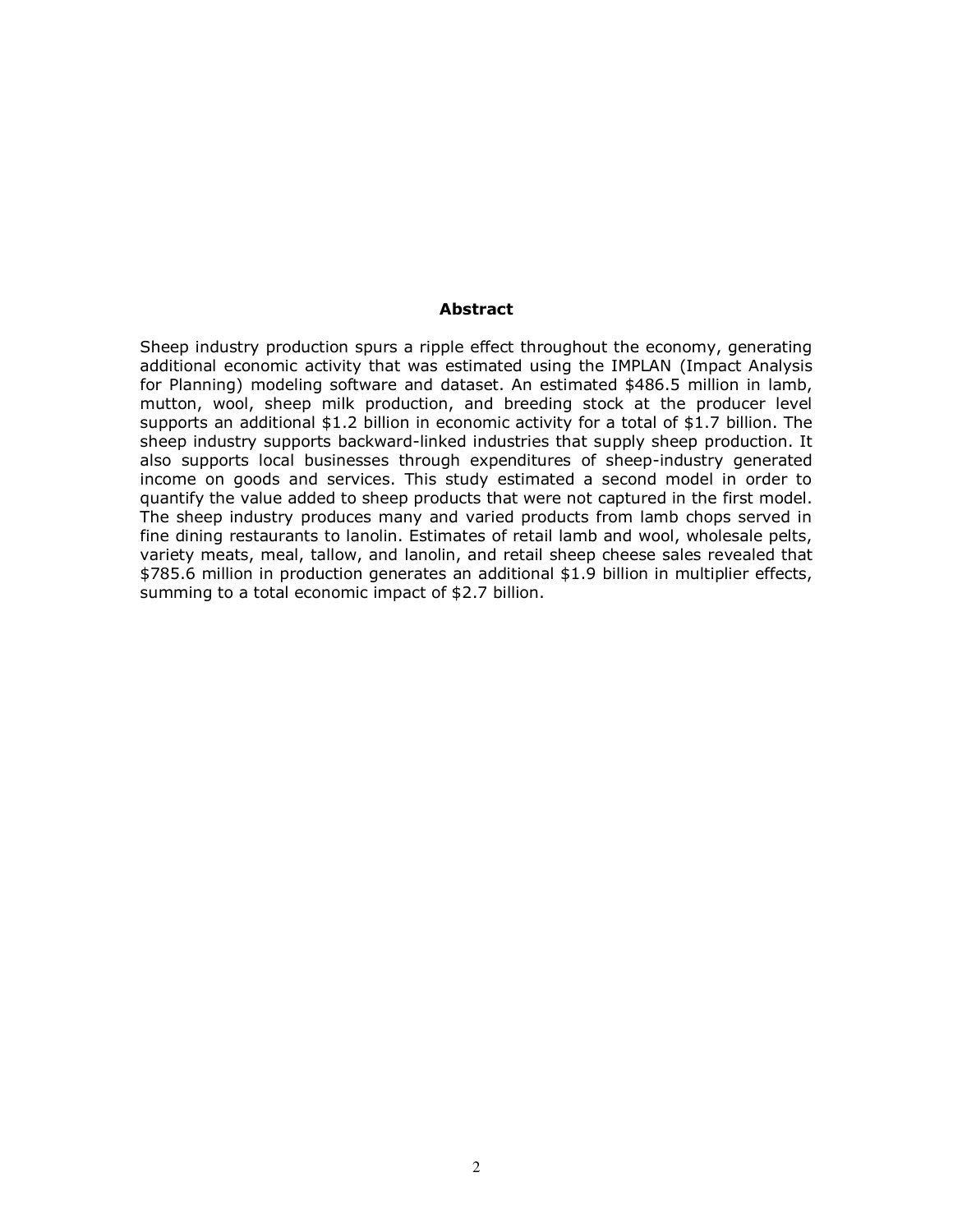# **I. Introduction**

The sheep industry is an important economic component of our economy, but how important? Although sheep producers are found in every state, we don't know how significant their efforts are to our economy. From the lamb chops at Chéz Luis to wool blankets and hand lotion, the sheep industry produces a variety of products. To add to this, the sheep industry generates business for input supply companies, such as feed and sheep health supplies. In addition, sheep-industry generated income supports businesses of goods and services purchased. What is the total effect of the sheep industry, including these ripple effects?

The sheep industry has a long-standing history in the United States with sheep representing an integral part of rural communities and lamb showing up on dinner tables in every state of the nation. Although much has changed over the years, the sheep industry continues to provide a livelihood for many and contributes to the economic value of a myriad of agricultural and industrial products.

The U.S. sheep inventory is concentrated in the West, while sheep operators, with smaller flocks, are concentrated in the Midwest and Northeast. In general, the larger range flocks are found in the West, but flocks are scattered throughout the Northeast, Mid-Atlantic and Midwest. Texas, California, Wyoming, Colorado, and South Dakota represent the top five most populous states for total numbers of sheep and lamb.

Most sheep producers have relatively small flocks. Ninety-two percent of the total sheep operations have fewer than 100 head of sheep and lambs. In 2010, there were 81,000 sheep and lamb operations across the United States.

The largest lamb processing plants are found in the West – specifically in Colorado and California. The location of processing coincides with states with large sheep inventories and feeding operations.

The lamb and wool industry is an approximately \$500 million dollar industry (farmgate receipts). About 2 percent of sheep operations account for one-half of sheep and lamb production in the United States.

# **II. Objective**

The objective of this study is to estimate the economic impact of the U.S. sheep industry. The economic impact is a measure, a number, of how important the sheep industry is to our economy by capturing all the multiplier effects from producer expenditures on feed to income spent by lamb fabricators.

Thus, the initial production, the "direct" effect of production of lamb, mutton, wool, and the many byproducts, has an "indirect" or "multiplier" effect that echoes throughout the national economy. For every \$1 of lamb produced, there is an amount that is used to support backward-linked industries such as pharmaceuticals and there is some amount that is spent on groceries and movies. This direct and indirect effect (or multiplier effect) sum to the total effect and is estimated using an input-output modeling technique and software called IMPLAN.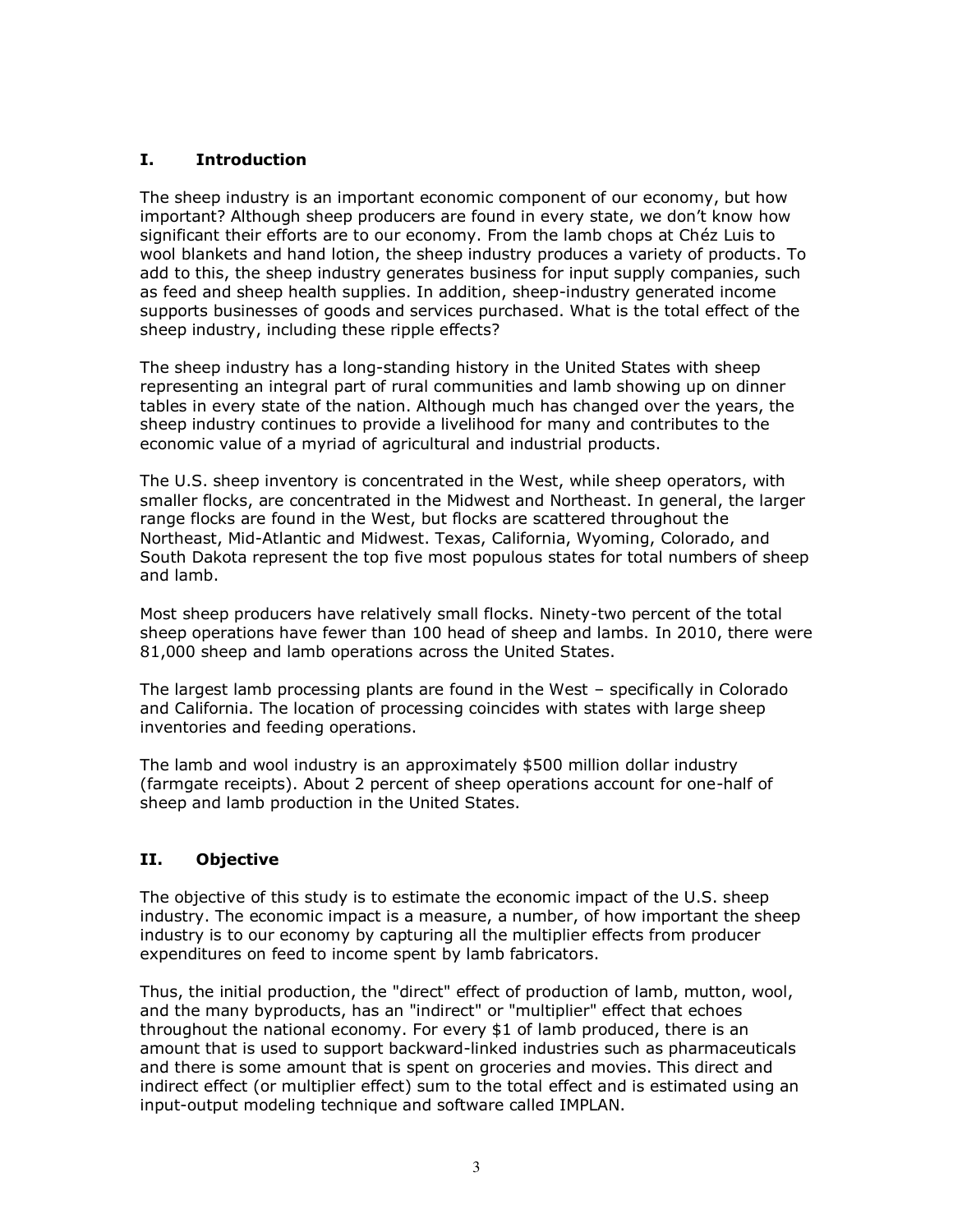#### **III. Previous Studies**

There is no known study estimating the economic impact of the sheep industry in the United States. That is, there is no known study capturing the multiplier effect of the industry on the U.S. economy. There are estimates of the total production value of the sheep and goat industries combined. There are also estimates of the value of production of lamb, mutton, and wool production. This study is unique in that it will identify and quantify the total multiplier effect of the sheep industry.

Total farm cash receipts from livestock were estimated to have surpassed \$120 billion annually since 2003, with beef, dairy, poultry, and pork representing well over 90 percent of this value.<sup>1</sup>

The value of beef production (including cull cows and steer calves from dairy herds) accounted for the largest share of livestock production. Dairy products represented the second largest animal-product sector. The third-largest sector was comprised of the poultry industry, including broiler, turkey, and egg production. Receipts from hog production represented the fourth-largest sector.

Other livestock and animal products — including sheep and lamb, wool, goats and mohair, and aquaculture products — produced farm cash receipts representing about 5 percent of the total value of animal products, or roughly \$6 billion. Within this sum, a 2002 study found that the value of the sheep, goats, and their products was  $$541.7$  million. $^2$ 

The U.S. Department of Agriculture, National Statistics Service computes the gross income to sheep producers for lamb and wool annually. Gross income includes the value of home consumption as well as the cash receipts from marketed production. Sheep producer's gross income totaled \$449 million in 2009. Colorado was the highest-ranking state for sheep and lamb cash receipts with \$98 million (including feedlot sales), followed by California and Texas (\$38 million each) and then Wyoming (\$36 million).

## **IV. Method and Data**

L

This analysis employed the use of the computer software and database package called IMPLAN. The IMPLAN economic impact modeling system, available from the Minnesota IMPLAN Group, Inc. (MIG), is the acronym for *Impact Analyses and Planning*.

IMPLAN is an input-output model. Within each industry, such as lamb production, there are sectors defining the stage of production such as carcass fabrication. Then, for a one-year production period, a transactions table reflects the value of goods and services exchanged between sectors of the economy.

 $1$  U.S. Department of Agriculture, Economic Research Service. Accessed at <http://www.ers.usda.gov/Briefing/AnimalProducts/questions.htm>

 $2$  U. S. Department of Agriculture, Bureau of the Census, 2002.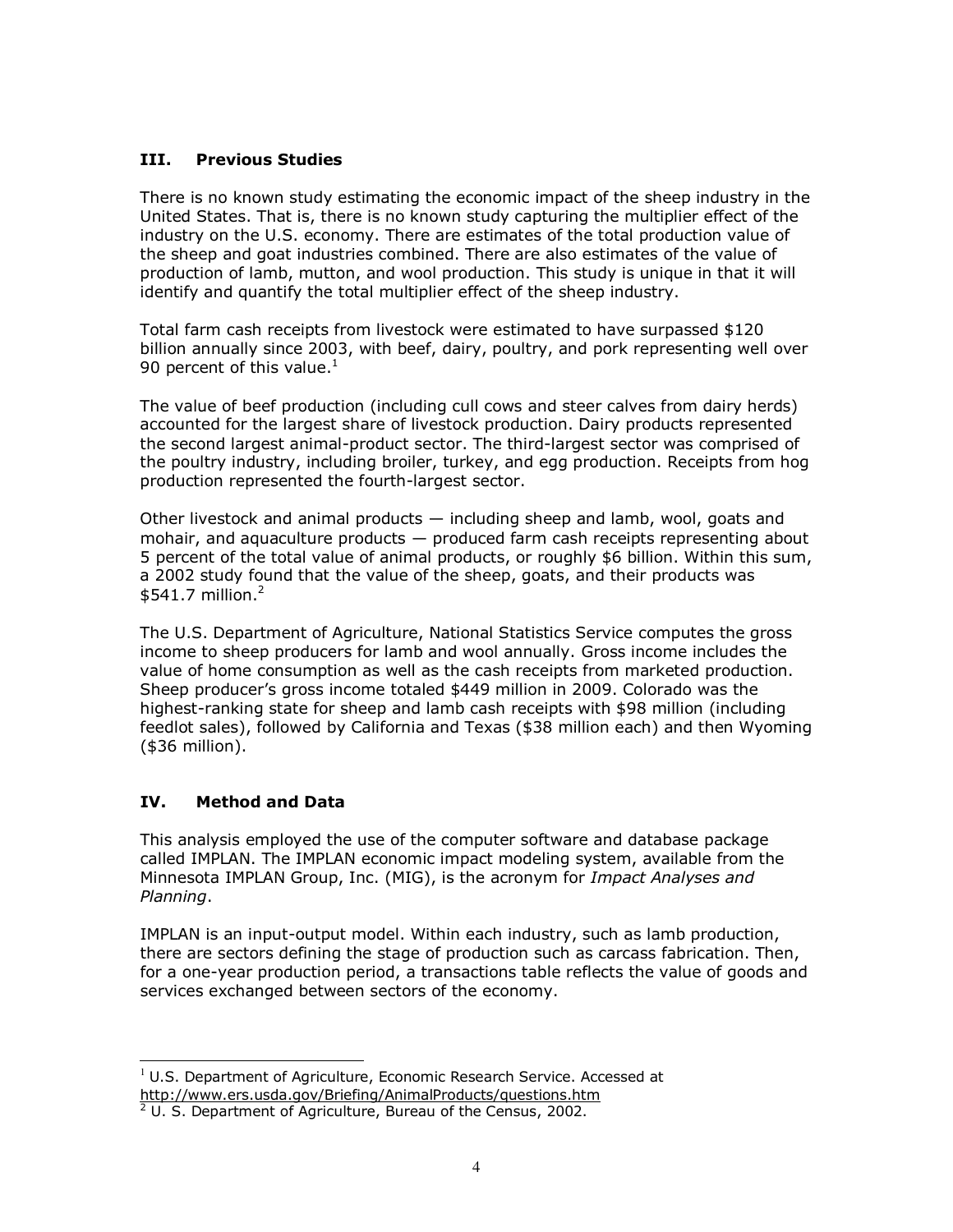The economic data for IMPLAN comes from the system of national accounts for the United States based on actual data collected by the U. S. Department of Commerce, the U.S. Bureau of Labor Statistics, and other federal and state government agencies. Data are collected for distinct producing industry sectors of the national economy corresponding to the Standard Industrial Categories (SICs).

The model estimates the economic importance of the sheep industry by quantifying the linkages between input supply industries of the targeted industry as well as linkages between the incomes received in the targeted industry and expenditures on goods and services purchased. The model can quantify the direct effect, indirect effect, and induced effect from \$1 value of production in any given sector. The direct effect, indirect effect and induced effect sum to the total effect.

The direct effect shows how output changes with a given change in final demand. For example, if lamb demand increases, the direct effect will show how lamb production is affected.

The indirect effects are the inter-industry purchases as they respond to the demands of the directly affected industries. Sheep production generates business for many contributing industries. From fencing to pharmaceuticals to feed, lamb production helps to support these backward linked industries.

The induced effects reflect spending from households from the income received from the targeted industry. Lamb producers most likely spend most of their income in their local economy on goods and services from new jeans to haircuts. The induced effect represents the impacts on all local industries caused by the expenditures of household income generated by sheep and wool production. That is, the induced effect captures all spending on goods and services by those contributing to sheep and wool production.

The induced effect includes spending by sheep producers as well as spending by all employees of all input-related industries contributing to sheep production. This may include employees of pharmaceutical companies, guard dog breeders, feedlot hands, shepherds, and part-time wool shearers.

This model used IMPLAN Sector 13 representing the average makeup of all noncattle and non-poultry livestock and within which the sheep industry falls. The sector was defined to capture livestock industries that were found to have similar production functions. This means that the ratio of inputs to outputs is the same. Production functions show where an industry spends and in what proportion to generate each dollar of output. The production function generates the multipliers. For each sheep byproduct such as sheep cheese, the cheese manufacturing sector was used.

A multiplier is a single number that summarizes the total economic benefits resulting from production of a given industry. Multipliers measure the strength of ripple effects than can occur in an economy from \$1 of production. Multipliers typically range between 1 and 3. The more inputs purchased locally and the more consumers shop at local shops, the higher the multiplier.

In order to estimate the impact from the sheep industry, the value of sheep products must be known. The model provides the multipliers that can compute the linkages and resulting indirect and induced effects, but it doesn't provide the initial direct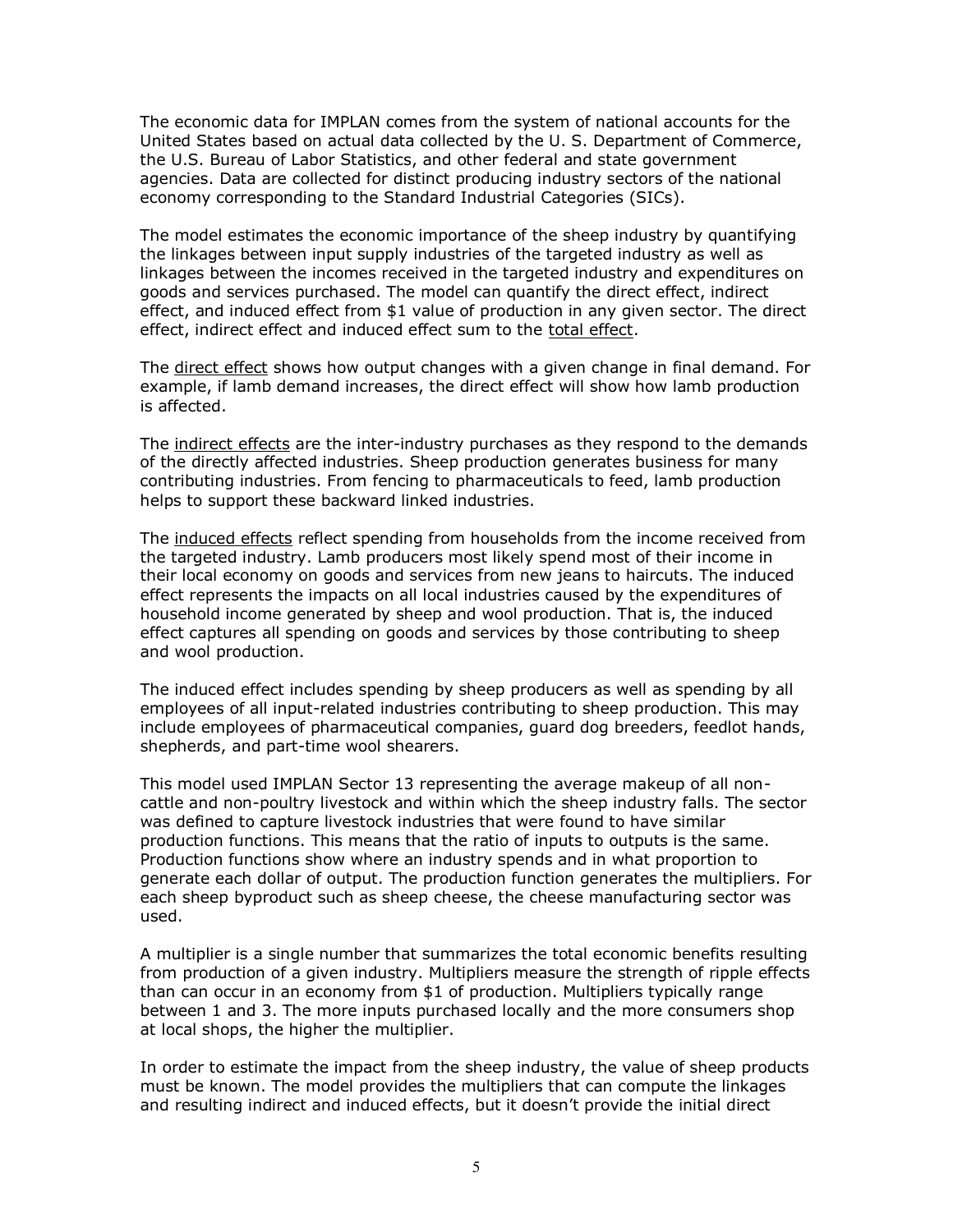effect of production. IMPLAN estimates the value of sector 13 (non-cattle, nonpoultry livestock), but not of the sheep industry individually.

The multipliers for the sheep industry were obtained through IMPLAN (Table 1). The output multiplier has a direct effect of 1.0, an indirect effect of 1.8, and an induced effect of 0.84, for a total effect of 3.65. This means that every \$1 of lamb produced by a producer will yield \$1.80 in extra product in backward linked industries such as at a local feed store, and \$0.84 in extra spending in the local economy, perhaps for a haircut.

|                          | <b>Direct Effect</b> | Indirect<br>Effect | Induced<br>Effect | <b>Total Effect</b> |
|--------------------------|----------------------|--------------------|-------------------|---------------------|
| Output<br>Multipliers    | 1.0                  | 1.80               | 0.84              | 3.65                |
| Employment<br>Multiplier | 25.2                 | 10.3               | 6.2               | 41.7                |

## **Table 1. Sector 13 multipliers**

The employment multiplier tells us that for every 25 jobs created in the sheep industry, 10 jobs will be created in backward-linked industries, and 6 jobs will be created as a result of increased consumer spending by sheep-industry related persons (Table 1).

Two models were estimated in this analysis. The first model captured the value of the sheep industry at the farmgate, or the producer level. The second model captured the value added in the industry. For example, it will be shown that lamb sales at the farmgate were about \$265 million in 2010; however, retail and foodservice lamb sales were estimated at \$544 million, 105 percent more. The additional \$279 million was paid to transporters, meat cutters, lamb packers, grocers, and restaurant owners in order to turn the live animal into retail-ready lamb chops. There is a cost to adding value to products. The first model would miss the positive ripple effect throughout the economy of a fabricator's expenditures.

The effects of lamb, mutton, wool, purebred production, and sheep milk production were first estimated. This gives us the direct effect (gross value to sheep producers), the indirect effect (the economic boost to backward linked industries), and the induced effect (the expenditure of sheep-related incomes). The second model incorporated products such as lanolin and retail sales to capture value added in the industry.

The sheep industry's products and byproducts are far reaching, showing up in everyday products from baseballs, medications, hot dogs, to fine china. Estimating the value of all byproducts is a challenge because in many cases, the portion of production, such as the sheep intestines used for hot dog casings, is small. This analysis used publicly available data and estimates from many in the industry to cover as much industry production and value added as possible.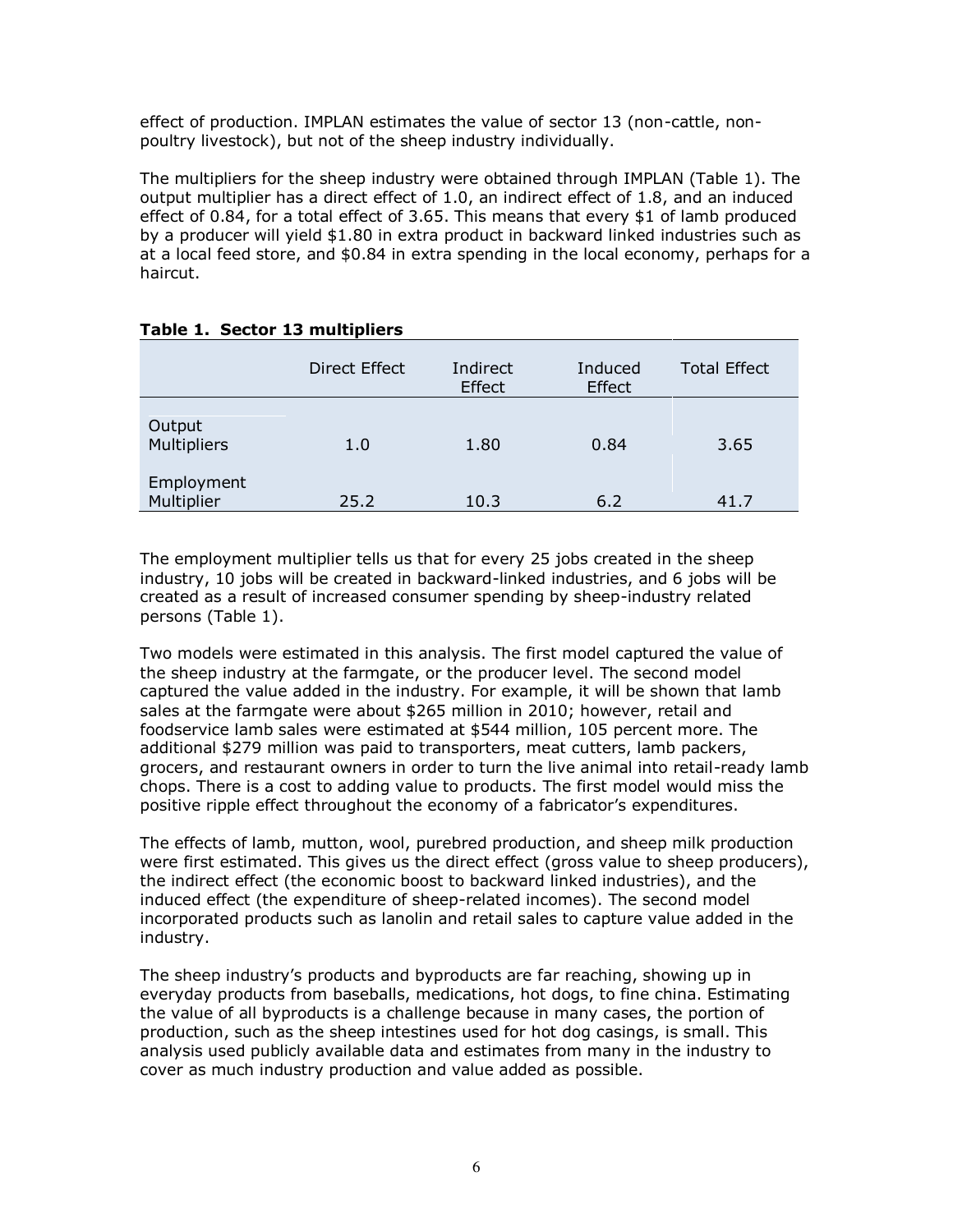## **V. Model 1, Economic Impact of Producer Production**

The IMPLAN model provided multipliers as well as the resulting indirect and induced effects of production. However, to arrive at the total effect of the sheep industry, production values had to be estimated and inputted into the model. To capture value added, the value of sheep products and the various stages of production were inputted into the model in order to estimate the total economic impact of the sheep industry. The values used are delineated in Table 2.

The first model estimated the economic impact of lamb, mutton, wool, sheep milk, and purebred breeding stock production at the farmgate.

## **Lamb and Mutton Production**

The value of the sheep industry for meat production at the farmgate was estimated at \$453 million in 2010 (Table 2). Lamb and mutton production captures lamb slaughtered in federally inspected plants, non-federally inspected plants, the ethnic market, as well as on-farm slaughter.

| Table 2. Direct effects of farmgate production |               |
|------------------------------------------------|---------------|
| <b>Commercial Lamb</b>                         | \$264,919,540 |
| Nontraditional Lamb Market                     | \$155,178,510 |
| Mutton                                         | \$8,277,360   |
| Live Sheep Export                              | \$8,170,000   |
| Wool                                           | \$35,288,000  |
| Sheep Milk                                     | \$3,375,000   |
| Registered Purebred Breeding Stock             | \$11,300,000  |
| <b>Total</b>                                   | \$486,508,410 |

Slaughter lambs are sold through public auctions as well as through private, direct trade with packers, often called formula trades and negotiated sales. Different marketing methods employ different pricing mechanisms and as a result, different average prices emerge. A weighted average price, based upon marketing method utilized, was used in this analysis. $3$  Prices may also be a function of the weight of the animal, the quality, the time of year, or nature of the relationship between producer and packer. Commercial lamb production was valued at \$265 million, a function of commercial production and weighted-average prices. In 2010, lamb prices ranged from \$124/cwt. for formula trades to \$127/cwt. in auction sales.<sup>4</sup>

Live sheep are primarily exported to Mexico and Canada. In 2010, the total value of live sheep was \$8 million.

The value of mutton production was estimated by taking the non-lamb portion of federally inspected slaughter and multiplying it by the slaughter ewe average price. In 2010, 156,000 adult sheep were slaughtered with an average price of \$53.06/cwt. L

 $3$  Derived from U.S. Department of Agriculture, Agricultural Marketing Service, 2010.

<sup>4</sup> U.S. Department of Agriculture, Agricultural Marketing Service, 2010.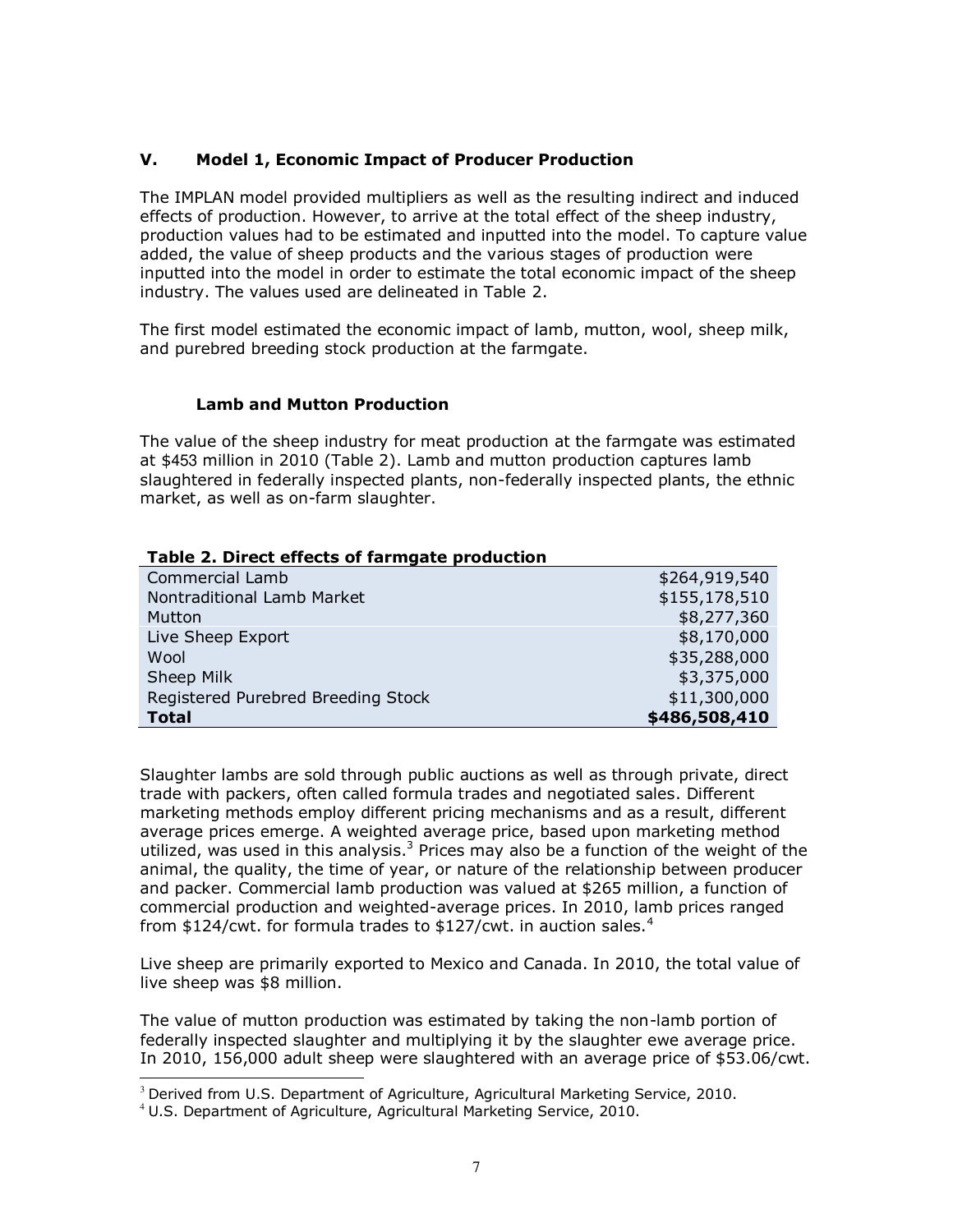#### **Ethnic Lamb Market**

The ethnic lamb market is a significant and growing component of the sheep industry that mostly falls outside the mainstream, commercial market, yet it is not well documented. Lamb is common in the diets of many people of ethnic origins, particularly from the Middle East, Africa, and the Mediterranean region, Latin America, Caribbean, and Asia. In addition, lamb is popular in religious observations for many ethnic groups. As will be explained, the nontraditional market was estimated at \$155 million in 2010.

The volume of lamb going into the ethnic market is not known for certain, so an estimate was used in its valuation. An estimated 1,159,000 head were sold into the ethnic trade in 2010. This number was derived from a statistical discrepancy between the 2010 commercial slaughter volume and the reported lamb crop (less 5% for losses). It is thus assumed that most lamb slaughter in the ethnic market occurs outside of the federally inspected "commercial" market. Slaughter may occur in non-federally inspected, or state plants, or even in slaughtering facilities that are not captured in national databases.

Sheep producers across the United States sell direct into the ethnic or nontraditional market at average weights ranging from 80 lbs. to 124 lbs.<sup>5</sup> The ethnic lamb market is unique in its demand for lambs lighter in weight than the 140-lb. commercial market. As an example, milk-fed 40- to 55-lb. lambs are in demand for the celebration of the Eastern, or Greek, Easter. Heavier, 60- to 80-lb. lambs are in demand for the Muslim observation of Ramadan, a month of fasting.<sup>6</sup> White, or Caucasian, buyers prefer lambs from 85 lbs. to 124 lbs.<sup>7</sup>

Prices received by producers in the nontraditional market are not known, but it is known that prices received are often a premium to that in the commercial market. Prices of feeder lambs at auction in the 40-lb. to 115-lb. weight range were used as a proxy for direct slaughter lamb sales in the nontraditional market. The average auction price was \$133.89/cwt. in 2010. $8$ 

Producer lamb and mutton production accounts for an estimated 90 percent of total farmgate sales (listed in Table 2). Wool accounts for 7 percent of the total farmgate value, purebred stock accounts for 2 percent and sheep milk sales account for 1 percent.

 $\overline{a}$ 

 $5$  Shiflett, J., Williams, G., and Rodgers, P., "Nontraditional Lamb Market in the United States: Characteristics and Marketing Strategies," Prepared for the American Sheep Industry Association, 2010.

 $6$  Larson, A. and E. Thompson. No date. "Direct Marketing Lamb to Niche and Ethnic Markets,"

University of Illinois Extension.<br><sup>7</sup> Shiflett, J., Williams, G., and Rodgers, P., "Nontraditional Lamb Market in the United States: Characteristics and Marketing Strategies," Prepared for the American Sheep Industry Association, 2010.

<sup>&</sup>lt;sup>8</sup> U.S. Department of Agriculture, Agricultural Marketing Service, 2010.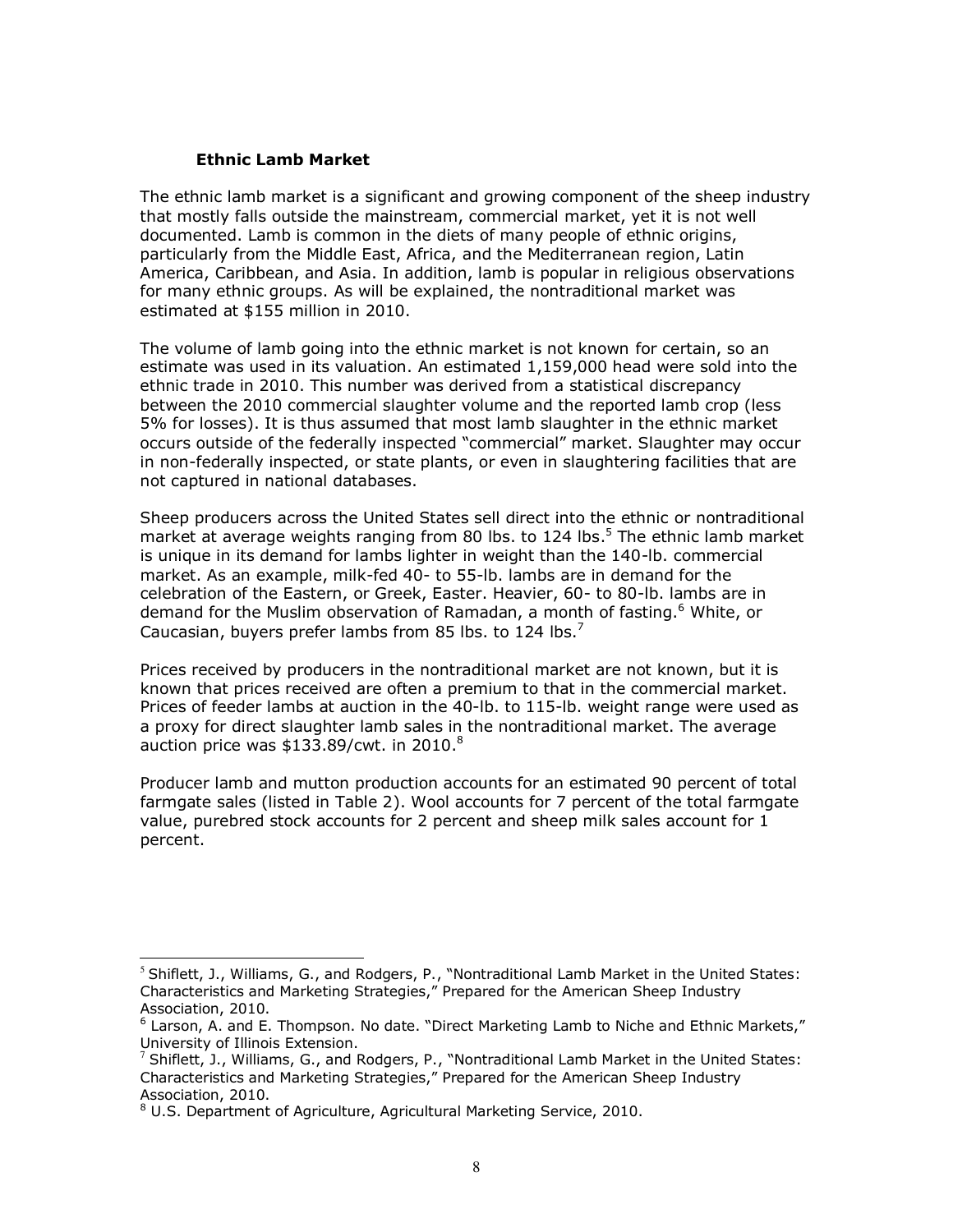#### **Wool Industry**

The U.S. wool clip was valued at \$35.3 in 2010 at the farmgate.<sup>9</sup> The average price of wool was \$1.15 per lb. greasy and total production was 30.6 million lbs. with 4.215 million head shorn.

The U.S. wool industry produces wool across each micron (average wool fiber diameter) category with the finer wools with a lower micron reading receiving price premiums. However, the volume of each micron produced is unknown. U.S. wool is characterized from the very fine to the coarsest wool. Roughly 28 percent of the wool clip is 22 micron and finer. About half of wool production is the mid-micron wools from 22 micron to 31 microns, with the remaining 4 percent being the coarsest wool. ―This makes American wool suitable for a wide variety of products including fine worsted suiting, knitwear, woolen velours and coatings, upholstery, bedding materials for futons, mattresses and comforters, and industrial products." $^{10}$ 

## **Dairy Sheep**

The sheep dairy industry is a small, but growing segment of the sheep industry. Sheep milk at the farmgate was estimated at 3.375 million lbs. in 2010.<sup>11</sup> Dairy sheep production is primarily found in the northeastern United States (Vermont and New York) and in the Midwest (Wisconsin and Minnesota). Dairy sheep are neither typical U.S meat nor wool breeds, but East Friesan and Lacaune sheep.

There were an estimated 69 dairy farms in the U.S. with a total of 9,000 milking ewes. With a conservative estimate of 500 lb./ewe/year, 4.5 million lbs. of milk are produced annually. Given an estimated farmgate price of \$0.75 per lb. this equates to \$3.375 million in milk production. $^{12}$ 

The sheep dairy industry faces stiff competition from imports, but this is a good sign there is solid demand to support the expanding domestic industry. Imported prices are generally lower and volumes imported far surpass domestic production. A sheep milk cooperative in Wisconsin reported, "With current estimates for U.S. imports of sheep milk products at more than 72 million lbs. annually (equivalent to 360 million lbs. of milk), there is a great deal of room for cooperative growth between producer and processors."<sup>13</sup>

## **Breeding Stock**

 $\overline{a}$ 

Another important segment of the sheep industry that generally isn't accounted for by lamb or cull lamb sales is sheep breeding stock. There are 47 breeds and types of sheep in the United States from Suffolk or Dorset, to Katahdin hair sheep, to the rarer Coopworth. Purebred sheep are represented by at least 33 official registry

<sup>&</sup>lt;sup>9</sup> U.S. Department of Agriculture, National Agriculture Statistical Service, 2010.

<sup>&</sup>lt;sup>10</sup> American Sheep Industry Association, [www.sheepusa.org](http://www.sheepusa.org/) accessed 1/2008.

<sup>&</sup>lt;sup>11</sup> Mikolayunas, Claire, Ph.D., Small Ruminant Extension Specialist, Department of Animal Sciences, University of Wisconsin-Madison, E-mail correspondence 3/2011.  $12$  Ibid.

<sup>&</sup>lt;sup>13</sup> Wisconsin Sheep Dairy Coop Accessed on 10/26/07 at http://www.sheepmilk.biz/about.html.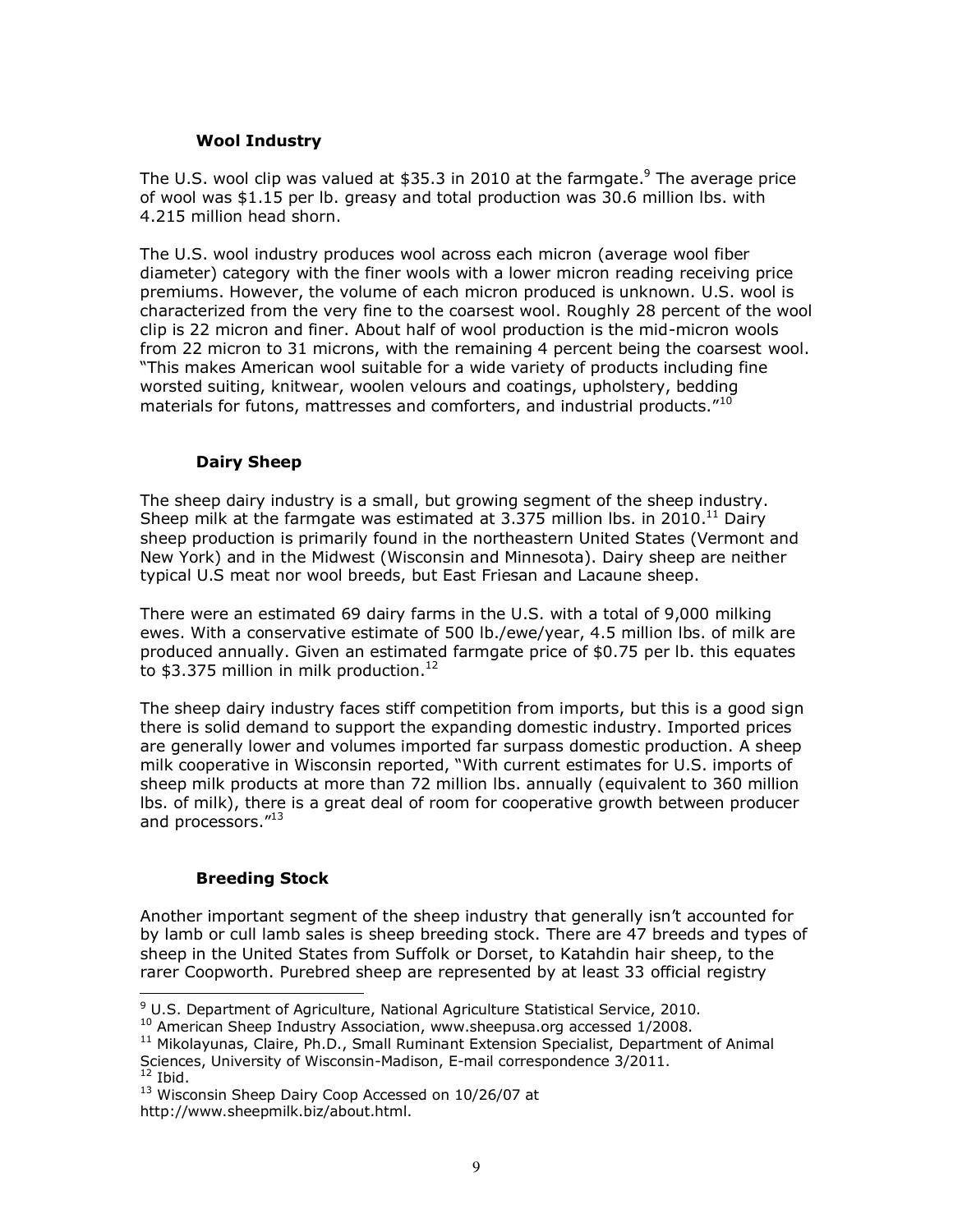associations.<sup>14</sup> Purebred sales occur throughout the year, often at county and state fairs and not at livestock auctions.

*The Banner* -- the nation's largest all-breeds sheep magazine -- covers all major sheep sales and produces sale reports of registered purebreds. Most purebred sheep are registered, but they do not have to be registered by law. In 2010, the estimated value of breeding stock was \$11.3 million. An estimated 25,000 head of registered breeding stock sold in 2010 for an estimated weighted average of \$452 per head.<sup>15</sup> Breeding stock and show sheep may sell for \$150 per head to \$2,600 per head, with the premium given to show sheep. $^{16}$ 

#### **Model 1 Results**

Impacts are usually measured in terms of gross output (sales), income, employment, and value added. Output is the value of production, or sales, in a given year. Employment includes full-time and part-time wage, salaried, and self-employed jobs.

The value-added impact encompasses employee compensation, proprietor income, other property income, and indirect business tax. Employee compensation includes wages, but also health and life insurance, and retirement payments. Proprietary income is income by self-employed individuals. Other proprietary income includes payment from interest, rents, and dividends. Lastly, indirect business tax is tax paid by individuals to businesses.

The direct effect of lamb, mutton, and wool production at the farmgate, or the value to the producers was \$464 million in 2010 (Table 3). The value that this production produces in backward-linked industries such as feed was \$836 million. The value that this production created in the United States on consumables, goods and services, was \$392 million. The total effect of lamb, mutton, wool production, and breeding stock was \$1.7 billion in 2010 at the producer level.

The value-added effect summed to \$596 million. The value-added indirect effect accounted for \$330 million and the induced effect accounted for \$214 million. The direct effect was \$53 million. The direct effect may be low relative to the valueadded impact from the indirect and indirect effects because there are relatively few hired hands in sheep production relative to other enterprises.

L

*<sup>14</sup> The Banner Sheep Magazine*, [www.bannersheepmagazine.com](http://www.bannersheepmagazine.com/) accessed 3/11/08.

<sup>&</sup>lt;sup>15</sup> Deakin, G., The Banner Sheep Magazine, Editor/Publisher. Phone correspondence 3/2011.

<sup>&</sup>lt;sup>16</sup> The Banner Sale Management Service, 2010.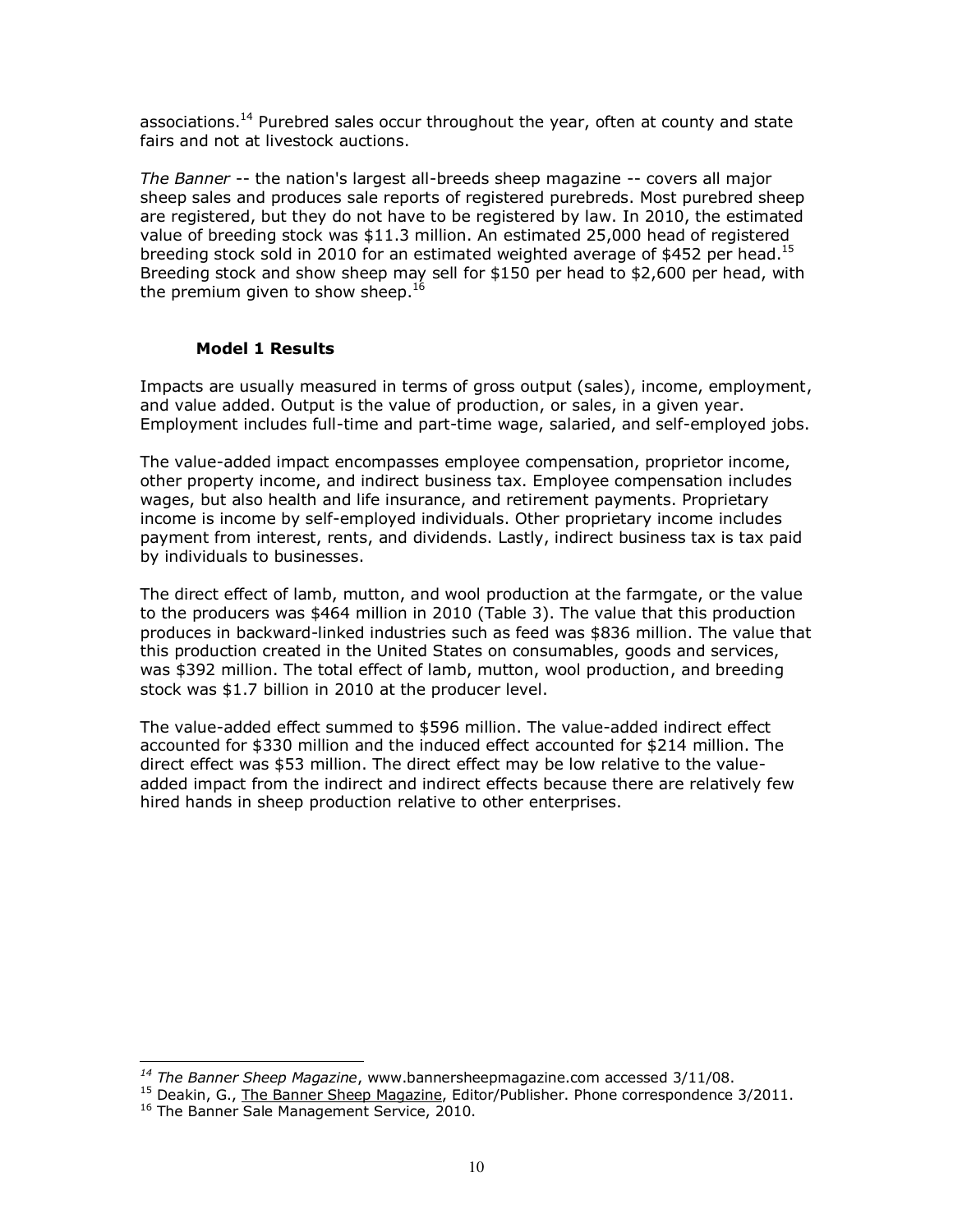|                               | <b>Direct Effect</b> | <b>Indirect Effect</b> | Induced Effect | <b>Total Effect</b> |
|-------------------------------|----------------------|------------------------|----------------|---------------------|
| <b>Total Output</b><br>Effect | \$463.6 mill.*       | \$835.7 mill.          | \$391.7 mill.  | \$1,691 mill.       |
| Value-Added<br>Impact         | \$52.8 mill.         | \$329.5 mill.          | \$213.8 mill.  | \$596 mill.         |
| Employment<br>Impact          | 11,698               | 4,767                  | 2,866          | 19,331              |

| Table 3. Effects of lamb, mutton, and wool production at the farmgate |  |
|-----------------------------------------------------------------------|--|
|-----------------------------------------------------------------------|--|

**\***Some of the direct effect is lost in the modeling effort from converting 2010 values to the model's 2006 base and back again.

The total employment effect was 19,331 jobs. The indirect and induced employment effect is added to the current number of 81,000 sheep and lamb operations for a total 97,970 sheep-industry related jobs. $^{17}$  For every 11,698 jobs created in the sheep industry there are 4,767 jobs created in backward-linked industries and 2,866 jobs created as a result of sheep-industry produced income related expenditures.

# **VI. Model 2, Value Added in the Sheep Industry**

The economic impact of the sheep industry was also estimated at the wholesale and retail levels, where possible, to capture value added in the industry. When estimating impacts at the wholesale and retail level, it is important to split the retail price into the appropriate producer values. For example, a portion of the value of a lamb chop at a fine dining restaurant will be given to the restaurateur, but a portion will also be allocated to the producers, packers, and transporters. IMPLAN can thus capture all linkages along a supply chain.

The added value of the sheep industry is estimated at \$775 million compared to \$487 at the farmgate, at least an additional \$288 million. This is an underestimate: It does not capture all lamb and wool byproduct sales at the wholesale and retail levels due to data constraints.

## **Pelt Market**

 $\overline{a}$ 

Once a sheep or lamb is slaughtered, the pelt is removed and sold. The U.S. pelt market was valued at \$18.4 million in 2010 (Table 4). The U.S. sheep industry produces pelts of varying quality and thus prices. The U.S. Department of Agriculture records pelt prices and volumes sold under formula, negotiated and contract trades - - about 44 percent of the commercial market -- but not pelts sold from lambs and sheep purchased at auctions. Therefore, the entire pelt market was valued based

 $17$  U.S. Department of Agriculture, National Agricultural Statistical Service, "Sheep and Lamb Operations, 2010," 2010.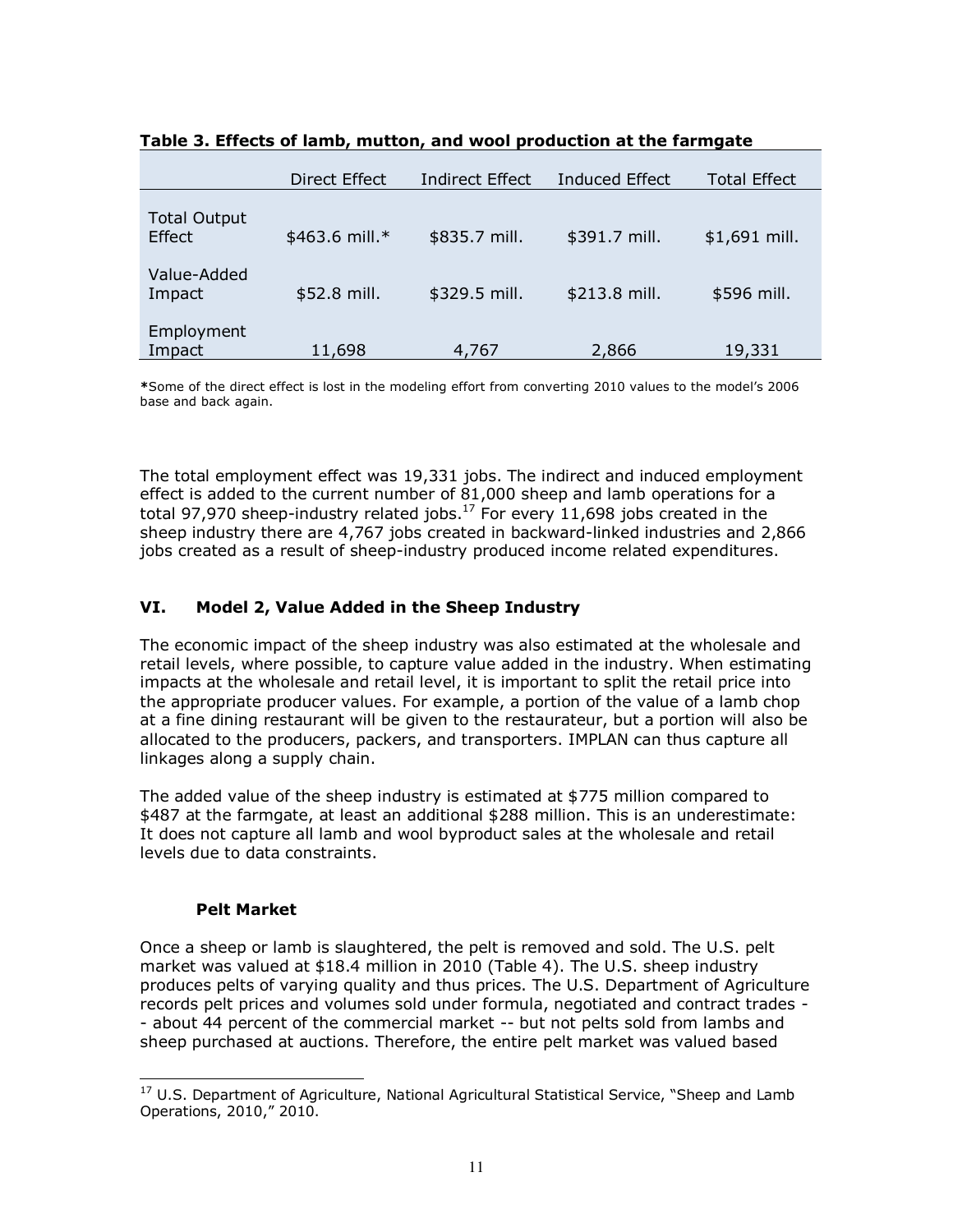upon an extrapolation of the value breakdown from known, recorded prices and quality.

Wooled pelts, which comprised 58 percent of total pelts in 2010, received \$8.21 per pelt; No. 1 pelts brought \$6.76 per piece (39 percent of total), and No. 2s received an average \$4.46 per piece (3 percent of pelts). $^{18}$ 

| <b>Wholesale Pelts</b>                        | \$18,426,205  |
|-----------------------------------------------|---------------|
| Wholesale Variety Meats and Rendered Products | \$19,294,544  |
| <b>Retail Lamb Sales</b>                      | \$298,383,076 |
| <b>Food Service Sales</b>                     | \$245,337,196 |
| Retail Sheep Cheese                           | \$18,675,000  |
| Retail Wool: Military Purchases               | \$172,299,355 |
| Value Added Wool Exports                      | \$11,001,000  |
| Wholesale Lanolin                             | \$2,192,873   |
| <b>Total</b>                                  | \$785,609,247 |

#### **Table 4. Value added direct effect of model 2**

#### **Variety Meats and Rendered Products**

The U.S. sheep industry produces sheep and lamb variety meats and rendered products, which were valued at \$19.3 million in 2010. After the lamb or mutton is marketed, the other edibles, such as livers, are often marketed to ethnic markets where they are considered a delicacy. Other edibles and non-edibles are marketed into the rendering process as feed ingredients for items such as pet food and tallow. Roughly 74 percent of the value from sheep byproducts comes from marketed edible products while the remainder comes from rendered products.

Lamb processors market variety meats, cheek meat, kidneys, brains, livers and hearts, to ethnic grocers domestically and overseas. In 2010, 3.2 million MT in offal, entrails and internal organs were exported with an annual value of \$4.5 million.<sup>19</sup> According to lamb packers, sheep and lamb variety meats are generally valued at approximately \$2.50 per head. Thus, the value of variety meats is an estimated  $$6.1$ million.

The major packers in the sheep industry also market whole frozen sheep heads for up to \$2.50 each. Sheep heads are primarily exported to Mexico, but ethnic markets also exist in Los Angeles, the San Francisco Bay Area and Texas. The estimated value of heads was \$6.1 million in 2010.

Hooves are discarded at some plants but not all; bones are sometimes sold or otherwise rendered. Sheep and lamb blood also has value. Dried blood is used in blood meals for fertilizers for plants or applied directly to roses. Blood is sometimes sold as a separate item, but often sold with other rendered products.

The ability and portion of lamb byproducts sold as consumables or rendered differs widely by plant. Plants that don't have good markets for some variety meats sell L

<sup>&</sup>lt;sup>18</sup> U.S. Department of Agriculture, Agricultural Marketing Service, 2010.

<sup>&</sup>lt;sup>19</sup> U.S. Department of Commerce, U.S. Census Bureau, Foreign Trade Statistics. Data accessed 2/18/08.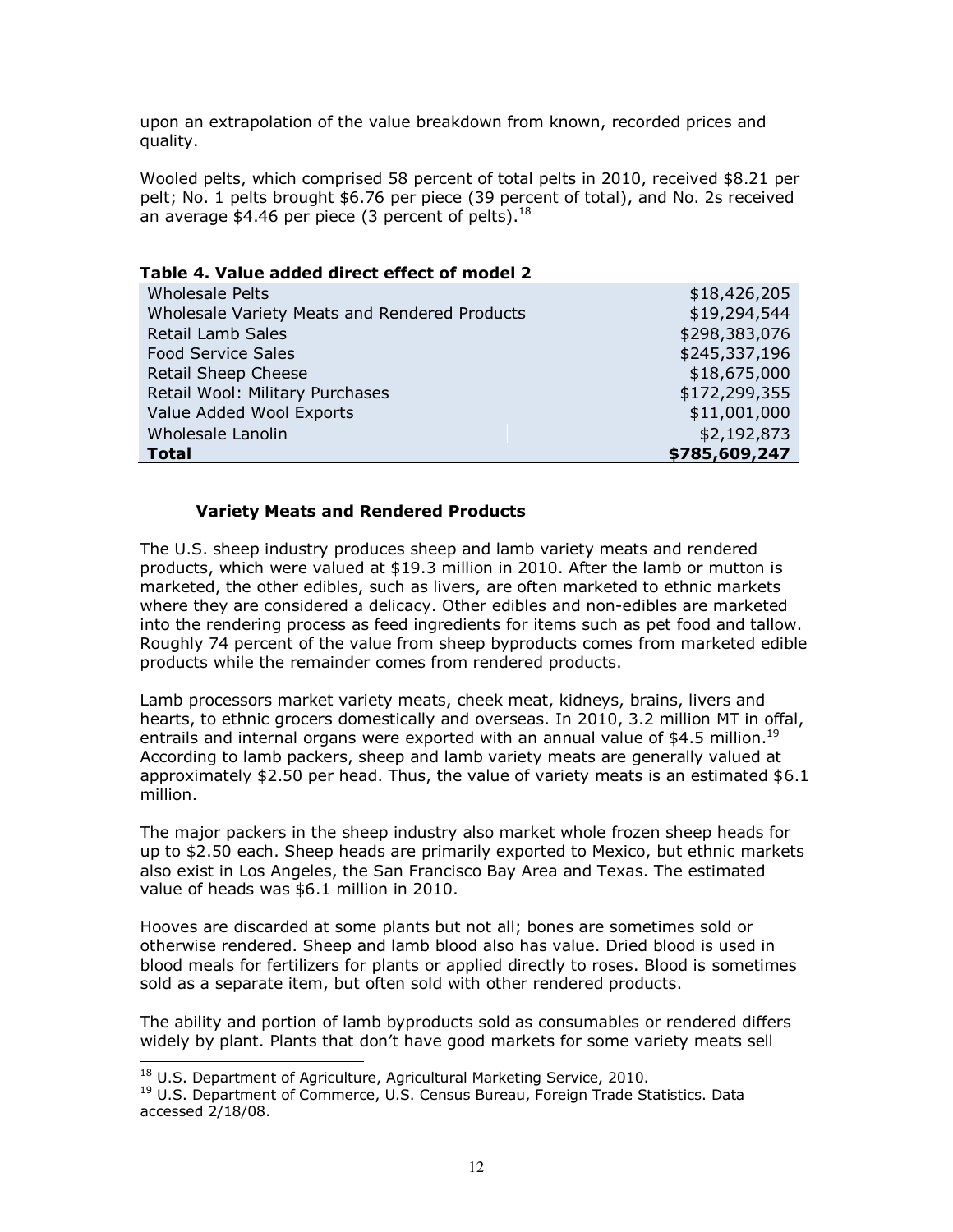them to rendering. Typically, all non-edibles would be sold to rendering -- bones, stomachs, some intestines (except natural casings), lungs, fat, etc. Not all packers are able to sell rendered products from sheep; some small plants have to pay to have products that would otherwise be marketed for rendering discarded.

The rendering process also typically produces lamb meal and tallow. It was estimated that about 37 percent of a live sheep are sent to rendering, roughly 65 percent of this volume is water, and the remainder is half tallow and half meal.<sup>20</sup>

A common use of lamb meal is for pet food, such as Iams "Lamb & Rice" dog food brand. As Iams reported, "Lamb meal is rendered lamb tissues such as skeletal muscle, some bone and internal organs that have been dried and ground. Skeletal muscle and internal organs are sources of high-quality protein and fats. Bone, in small amounts, is an excellent source of minerals such as calcium. $"^{21}$  The value of the lamb meal market in 2010 was estimated at \$3.2 million.

Another byproduct of sheep production is tallow. Lamb and mutton fat, or suet, is extracted from lamb offal and rendered into tallow. Rendering suet involves the repeated process of melting, simmering, straining, and cooling. Tallow may be edible or inedible. Edible tallow is often used in baked goods such as packaged cookies and crackers, ready-made pie crusts, or in fried goods. Inedible tallow was originally used to make candles, but is now used in a myriad of industrial uses from animal feed to art supplies. Lamb tallow parallels the beef tallow market so the average 2010 beef tallow price of \$34/cwt. was used in this analysis.<sup>22</sup> The value of tallow was an estimated \$3.8 million in 2010.

## **Retail and Foodservice Sales**

Much of the value added in the lamb industry stems from transforming live animals into lamb cuts. Lamb packers and meat cutters, transporters, and butchers all play a role making lamb cuts ready to set out in a supermarket meat case or feature on a menu.

It is estimated that 37 percent of lamb sold "retail" is sold in the food service sector.<sup>23</sup> Hotels and restaurants are increasingly placing lamb on the menu and fetching at least a 40-percent premium to do so. It was estimated that the unit price of lamb in the food service sector was \$8.53/lb. in 2010 while the retail average was \$6.09/lb. The U.S. Department of Agriculture, Agriculture Marketing Service reports lamb prices for featured product across the U.S. This average was used, plus 2.5 percent, to estimate full price.

The estimated value of lamb sold at retail was an estimated \$298.4 million while the value in the foodservice sector was \$245.4 million.

L

 $20$  Dr. David Meeker, National Renderers Association, phone conversation 3/25/08.

 $21$  IAMS report accessed at us.iams.com on  $3/11/08$ .

<sup>&</sup>lt;sup>22</sup> U.S. Department of Agriculture, Agricultural Marketing Service, 2010.

<sup>23</sup> American Lamb Board. January 2007. *Analysis of Lamb Demand in the United States.*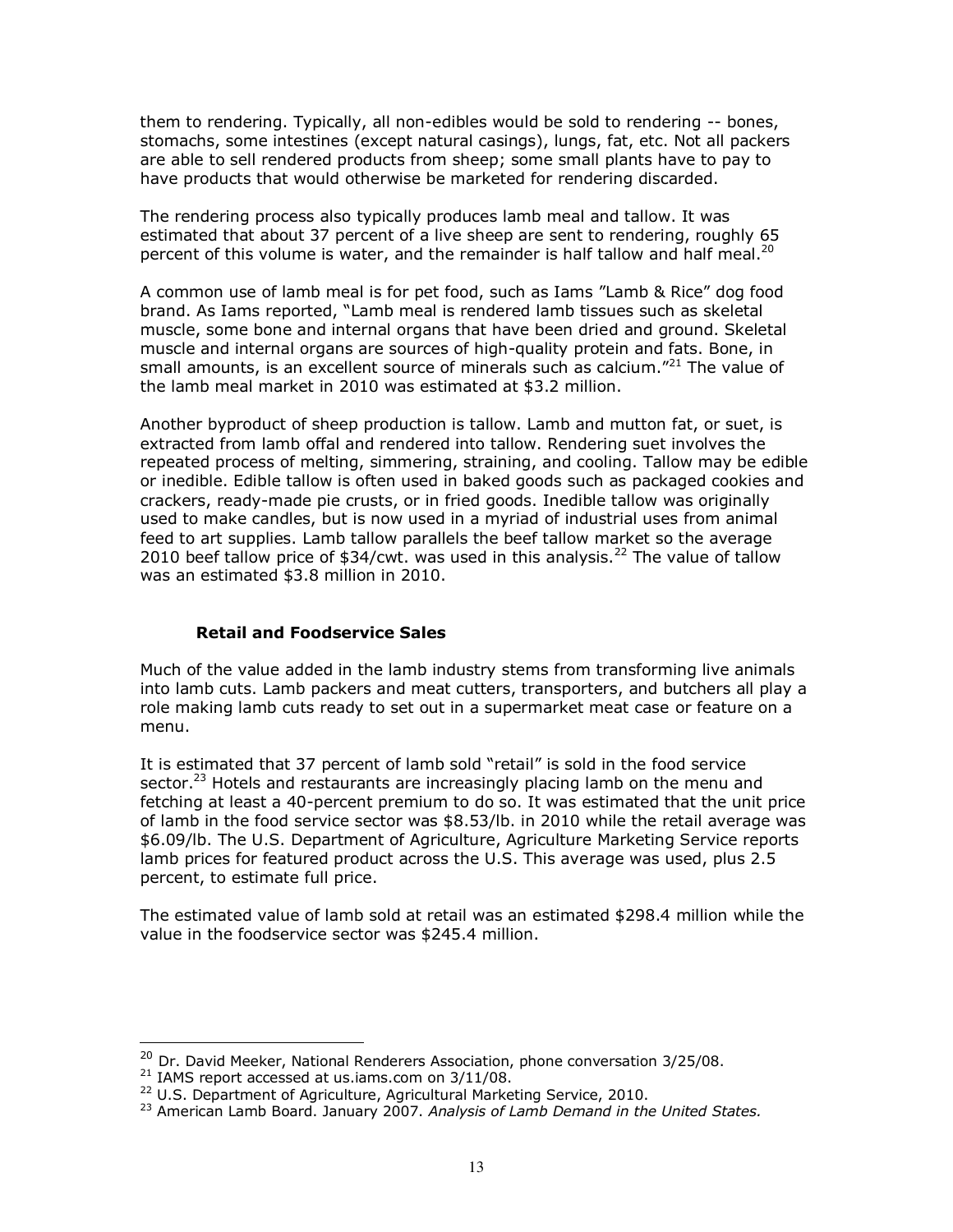#### **Value Added Wool Market**

The U.S. adds value to its wool clip by processing a portion into wool top and wool textiles while the remainder is exported as raw wool. The further processing that occurs in the United States includes textiles such as wool yarn, thread and fabric, wool apparel, wool home furnishings, and wool floor coverings. Many retail products are produced using 100-percent wool; however, many of the products are blended with other natural and non-natural fibers so it is difficult to value total wool retail sales. We can quantify value-added wool exports, however, as well as wool sales to one customer, the U.S. military.

#### **Value Added Wool Exports**

Roughly 80 percent of the U.S. wool clip is exported. Within this, 74 percent of U.S. wool exports was in the greasy form in 2010, before any further processing. The U.S. also adds value to its wool through scouring (cleaning), carding and producing wool tops. Ten percent of wool exports by volume was degreased or cleaned. Wool is wet washed (scoured) to remove grease (unrefined lanolin), vegetable matter and other impurities which gather in the wool from the range, feedlot, or shearing floor.<sup>24</sup> Seventeen percent of wool exports was carded wool tops and 0.2 percent was carded wool exports. The carding process passes the clean and dry wool through a system of wire rollers to straighten the fibers and remove any remaining vegetable matter.<sup>25</sup> Wool tops are a grouping of the washed, combed, and sorted longer fibers. Wool tops are ready for spinning. By value, \$1.7 million of all wool exports was exported as degreased wool, \$9.2 million as carded wool tops and \$136,000 as carded wool for a total \$11 million.

#### **Military Wool Purchases**

Of the 20 percent of the U.S. wool clip that is processed domestically, most is used to fulfill military contracts for wool and wool-blended products. Annual military purchases of wool products equal approximately \$172 million.<sup>26</sup> Ninety-eight percent of this value is wool and wool-blended clothing. The military also purchases wool blankets worth about \$24 million annually. All branches of the military and both enlisted men and women as well as officers wear wool. In 2010, there was a significant return to 'organizational/protective' clothing items, particularly "Fire Resistant‖ garments. The garment value for those items is approximately \$25 million.

## **Lanolin Market**

Lanolin is a wool byproduct. Wool grease, the precursor to lanolin, is a yellow substance extracted from wool. Wool grease is obtained by squeezing wool between rollers. The water-repellent properties of lanolin mean its uses are varied and

 $\overline{a}$ 

<sup>&</sup>lt;sup>24</sup> American Sheep Industry Association, 2010.

 $25$  Ibid.

<sup>&</sup>lt;sup>26</sup> Driggers, Mitch. ASI Wool Consultant, E-mail correspondence, 1/2008.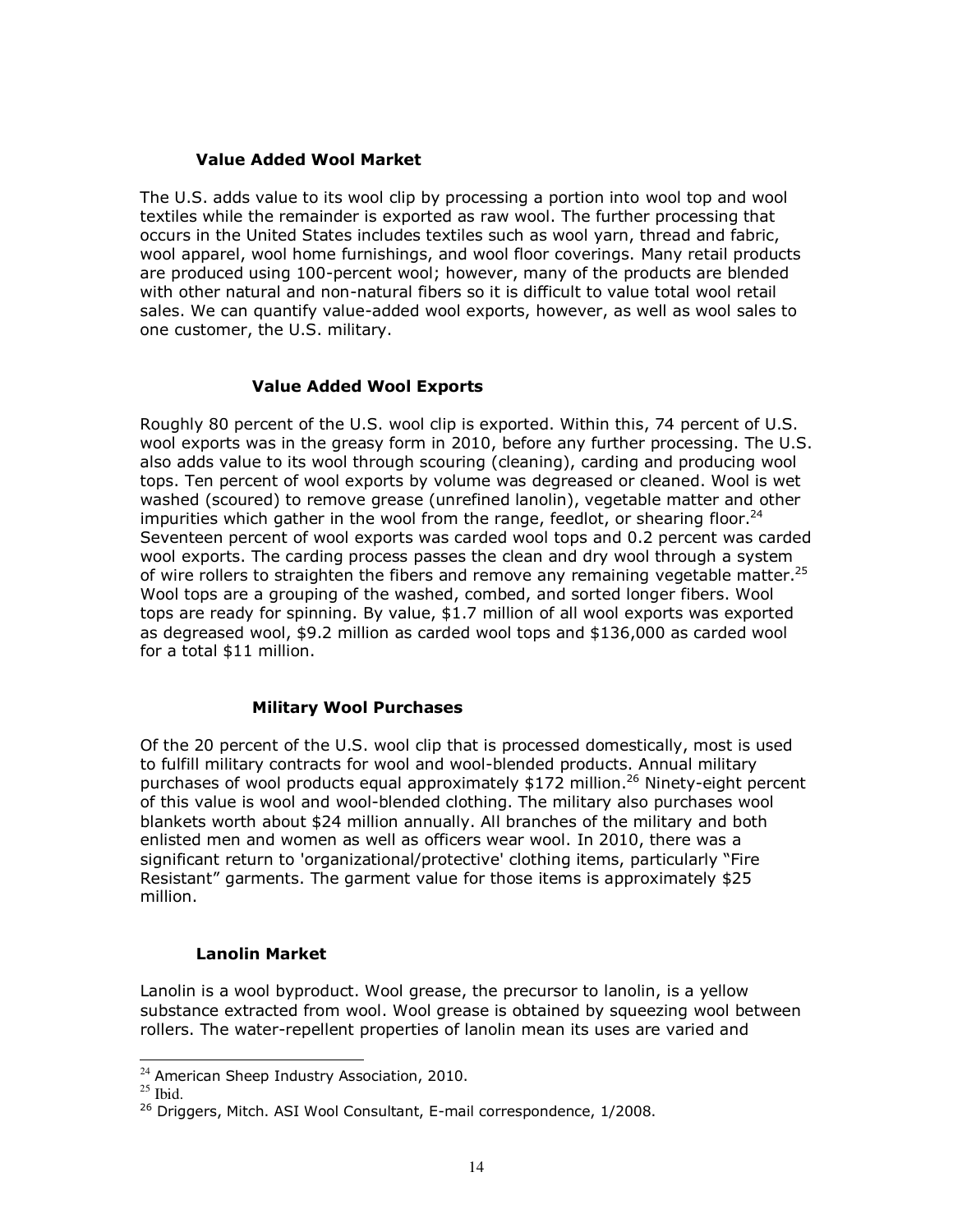widespread. Common commercial uses include cosmetics, lubricants, and rustpreventative coatings.

Lanolin is increasingly popular in the cosmetic and pharmaceutical industries for it provides moisture and therefore prevents skin from drying and chapping. Common uses range from lipsticks to sunscreen to band-aids. The lanolin market is increasingly producing higher purity products such as Medilan (medical grade lanolin). Price premiums are received as the purity of lanolin increases.

It is unknown how much wool grease and lanolin is sold retail in the United States. For this study, the estimated value of wholesale lanolin is used to represent one wool value added byproduct. Without an officially-published lanolin production figure, some assumptions and estimates were made to value the market. Finer wool clips produce about 4.5 kg. of wool grease per 100 kg. of clean wool while the coarser wools may produce about 2 kg.<sup>27</sup> An average 3.5 kg was used in this analysis. After the volume of wool grease is estimated, it was assumed that another 2 percent is lost in processing wool grease into lanolin. An estimated price of \$4.50 per lb. was used for wholesale lanolin sales. This brings the value of lanolin at wholesale to \$2 million.

## **Retail Sheep Cheese**

An estimated 83 percent of all sheep milk is used for cheese production with the remainder going into yogurt, ice cream, and soap and lotion production (derived from Thomas, D., 2004). Thus, in 2010, an approximate 3.7 million lbs. of milk were used in cheese processing. It takes approximately 5 lbs. of sheep milk to produce 1 lb. of sheep milk cheese so an estimated 747,000 lbs. of cheese were produced. Domestic sheep milk cheeses can retail for \$22 per lb. to \$52 per lb., with a weighted average of \$25 per lb. (derived from the online sales of Wisconsin Sheep Dairy Cooperative cheeses). The estimated value of the U.S. sheep cheese market is thus \$18.7 million.

#### **Model 2 Results**

L

The economic effects presented in the first model only captured the total impact of the sheep industry at the farmgate. They represent the total effect to the economy triggered by live sheep, lamb and mutton sales, sheep milk production and breeding stock sales. The estimates don't capture value added to sheep products. The model results presented below estimated the economic effect of adding value to products estimated in the first model.

The total effect of the sheep industry is estimated at \$2.7 billion (Table 5). The direct effect of production, or sales, is \$749 million, the indirect effect of supporting backward-linked industries is \$1.4 billion and the induced effect of household spending is \$633 million.

The value-added impact totaled \$963 million with \$532 million attributed to the indirect effect and \$345 million attributed to the induced effect. The direct value added effect from the sale of sheep products and byproducts totaled \$85 million.

 $^{27}$  Paullier, Diego. Chargeurs Wool USA. Phone conservation 1/30/08.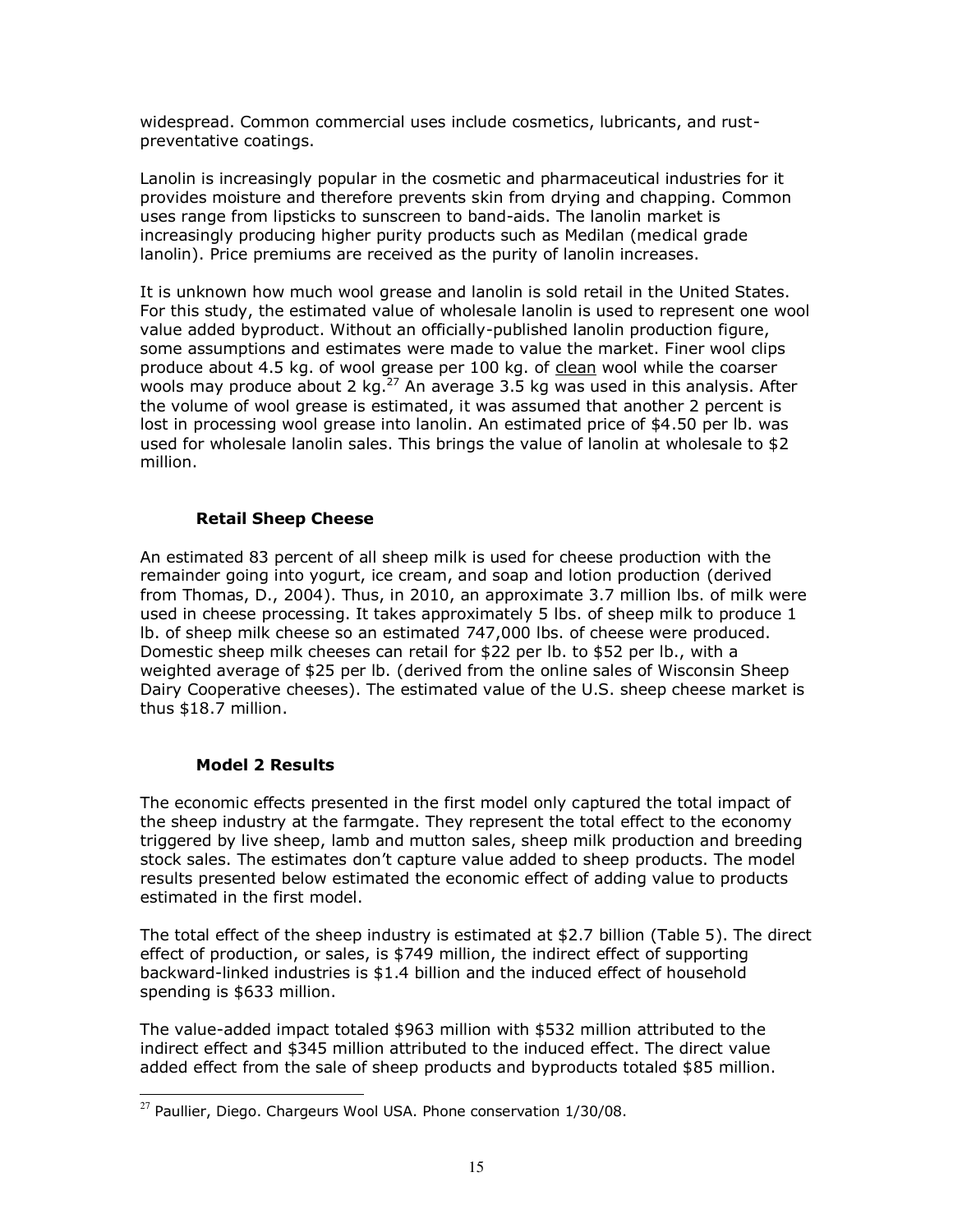The total employment effect from additional lamb, wool, or sheep byproduct sales at the retail level is up to 18,890 jobs created. For every 18,890 jobs created in the sheep industry, there are 7,698 jobs created in backward-linked industries and 4,628 jobs created as a result of sheep-industry produced income-related expenditures.

|                                      | Direct Effect  | <b>Indirect Effect</b> | <b>Induced Effect</b> | <b>Total Effect</b> |
|--------------------------------------|----------------|------------------------|-----------------------|---------------------|
| <b>Total Output</b><br><b>Effect</b> | \$748.6 mill.* | \$1,350 mill.          | \$632.5 mill.         | \$2,731 mill.       |
| Value-Added<br>Impact                | \$85.2 mill.   | \$532.1 mill.          | \$345.2 mill.         | \$962.5 mill.       |
| Employment<br>Impact                 | 18,890         | 7,698                  | 4,628                 | 31,216              |

\*Some of the direct effect is lost in the modeling effort from converting 2011 values to the model's 2006 base and back again.

#### **VII. Conclusion**

Sheep industry production in the United States spurs a ripple of activity throughout the economy, magnifying its contribution in the United States in additional revenue and employment gains. Officially-published data as well as correspondence with industry partners enabled the estimation of the value of sheep-related production at the producer level and then value added at the wholesale and retail levels, where possible.

The IMPLAN modeling software and dataset was employed to estimate the additional revenue and employment generated from producer-level production and value-added production. In 2010, an estimated \$486.5 million in lamb, mutton, wool, sheep milk production, and breeding stock at the producer level supported an additional \$1.2 billion in economic activity for a total of \$1.7 billion. The sheep industry supports backward-linked industries that supply sheep production. It also supports local businesses through expenditures of sheep-industry generated income on goods and services.

A second model, which quantified the value added to sheep products that were not captured in the first model, revealed an additional billion in U.S. revenue generated. Estimates of retail lamb and wool, wholesale pelts, variety meats, meal, tallow, and lanolin, and retail sheep cheese sales revealed that \$785.6 million in production generated an additional \$1.9 billion in multiplier effects, summing to a total economic impact of \$2.7 billion.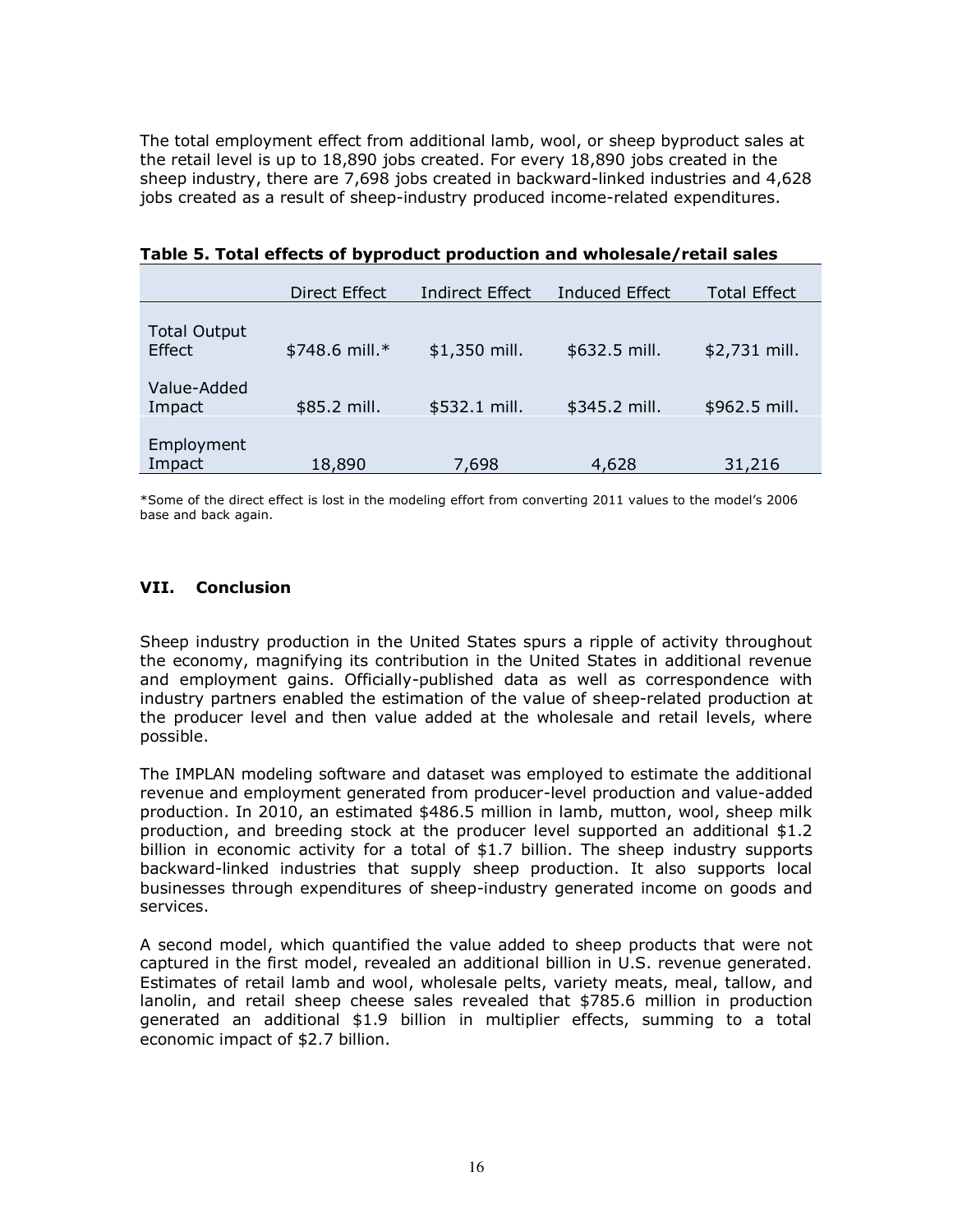#### **REFERENCES**

American Lamb Board. January 2007. *Analysis of Lamb Demand in the United States*. Denver, Colorado.

American Livestock Breeds Conservancy. [www.albc-usa.org](http://www.albc-usa.org/) accessed 3/11/08.

The Banner Sheep Magazine. [www.bannersheepmagazine.com](http://www.bannersheepmagazine.com/) accessed 3/11/08.

Brennan, B. Manager, Superior (Iowa Division) Lamb Corporation. Phone conversation 1/31/08 and 3/30/11.

Chemical Market Reporter. June 16, 2003. "Lanolin prices upped on wool grease supply constraints."

The Columbia Encyclopedia. 2007. Sixth Edition.

Daines, R, American Sheep Industry Association. March 2006. "Income Beyond Lamb and Wool for Sheep Producers," Sheep Industry News.

Deakin, G., *The Banner Sheep Magazine*, Editor/Publisher. Phone correspondence 3/2011.

Driggers, Mitch. Government Procurement Consultant, American Wool Council, Email correspondence January 2008.

Launchbaugh, K, and J. Walker. 2007. Chapter 1: Targeted Grazing – A New Paradigm for Livestock Management, Targeted Grazing Overview. American Sheep Industry Association.

Larson, A. and E. Thompson. No date. "Direct Marketing Lamb to Niche and Ethnic Markets," University of Illinois Extension.

Livestock Market Information Center. Sheep and lamb data accessed Jan. 2008 at [www.lmic.info](http://www.lmic.info/).

Mikolayunas, Claire, Ph.D., Small Ruminant Extension Specialist, Department of Animal Sciences, University of Wisconsin-Madison, E-mail correspondence 3/2011.

Meeker, David. National Renderers Association. Phone conversations and e-mail correspondence, March 2008.

MIG, Inc. IMPLAN Pro. February 2004. *IMPLAN Profession, User's Guide, Analysis Guide, Data Guide*. Version 2.0.

New York State Department of Agriculture and Markets. 2005. *2005 Dairy Goat and Sheep Survey.*

Paullier, D. Phone conservation 1/30/08. Chargeurs Wool USA.